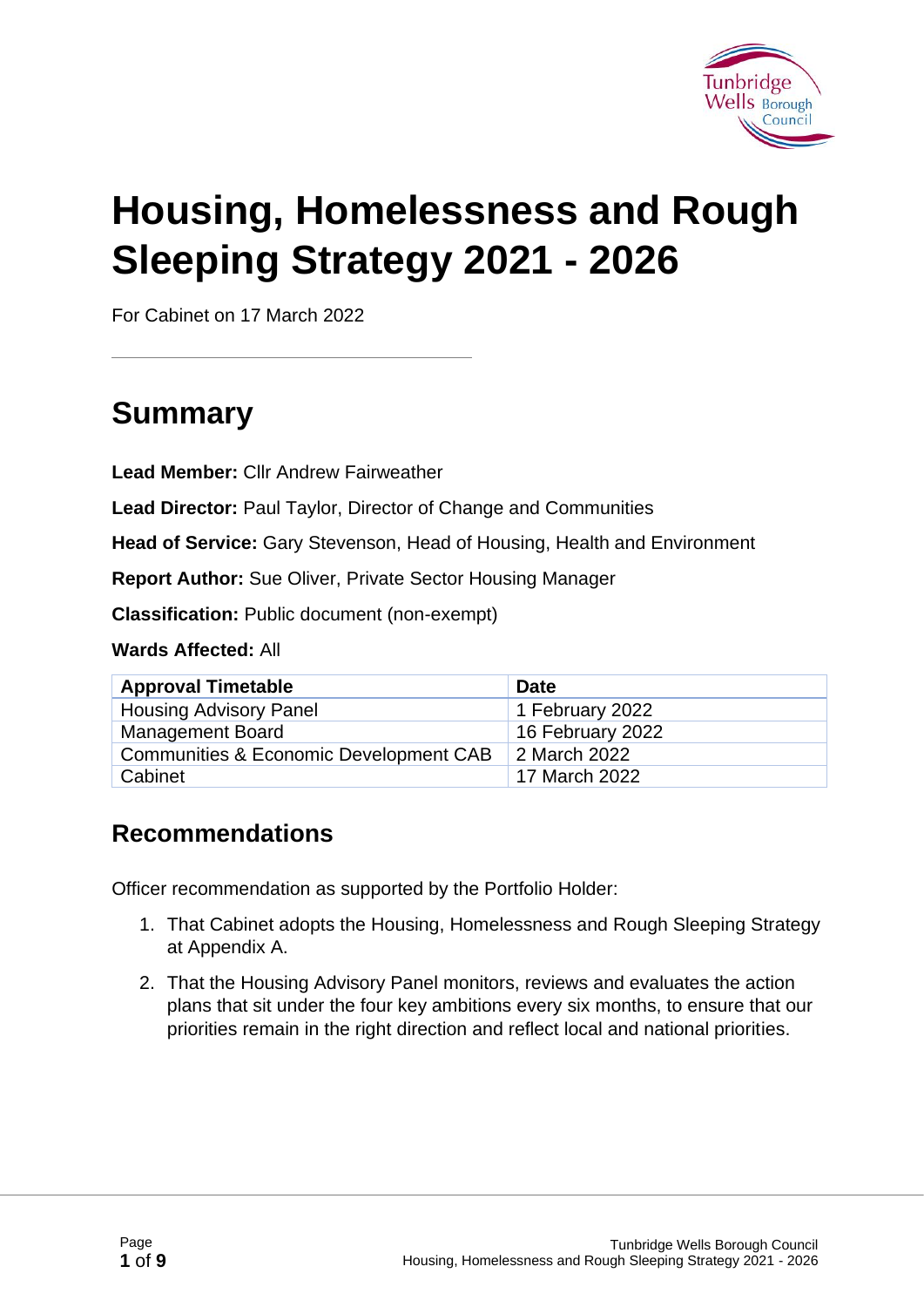

## **1. Introduction and Background**

- 1.1 Our current Housing Strategy is the West Kent Housing and Homelessness Strategy 2016 – 2021 which reaches the end of its term in summer 2021. We worked in partnership to deliver this Strategy with Sevenoaks District Council and Tonbridge and Malling Borough Council, and we have a long history of working together successfully on housing and homelessness initiatives. The Councils have decided to have their own strategies for the next five years, to ensure a focus on each local authority area, although partnership working will of course continue.
- 1.2 The Homelessness Act 2002 requires local authorities to conduct a review of the nature and extent of homelessness every five years, and to develop a Strategy setting out how services will be delivered in the future to tackle homelessness and the available resources to prevent and relieve homelessness.
- 1.3 In 2018, the Government published a national Rough Sleeping Strategy which set out a vision to halve rough sleeping by 2022 and eliminate it completely by 2027, and that local authorities should update their homelessness strategies to include rough sleeper strategies.
- 1.4 We are not required to produce a Housing Strategy, although it is good practice to do so, to ensure that we have an integrated and comprehensive Strategy that sets out all of our aims and how we will deliver them.
- 1.5 To ensure continuity with our previous Strategy and the delivery of the work contained within it, this Strategy, which was approved for consultation in 2021, spans the five year period 2021 – 2026, commencing 1st April 2021 and ending on 31 March 2026 .
- 1.6 At Appendix A of this report is the Council's Housing, Homelessness and Rough Sleeping Strategy 2021 – 2026. We have incorporated rough sleeping for the first time, in line with the Government's requirements.
- 1.7 The Strategy received approval from Cabinet to consult with partners and the local community at the meeting on 28 October 2021, and the consultation has now taken place.

# **2. Content of Strategy**

- 2.1 Section 1 of the Housing, Homelessness and Rough Sleeping Strategy 2021 2026 contains an introduction, which explains how the Strategy links into the Council's Five Year Plan, sets out our vision, and considers the impact of the COVID-19 pandemic on the borough's residents, in particular on housing need.
- 2.2 The vision for this Strategy is to: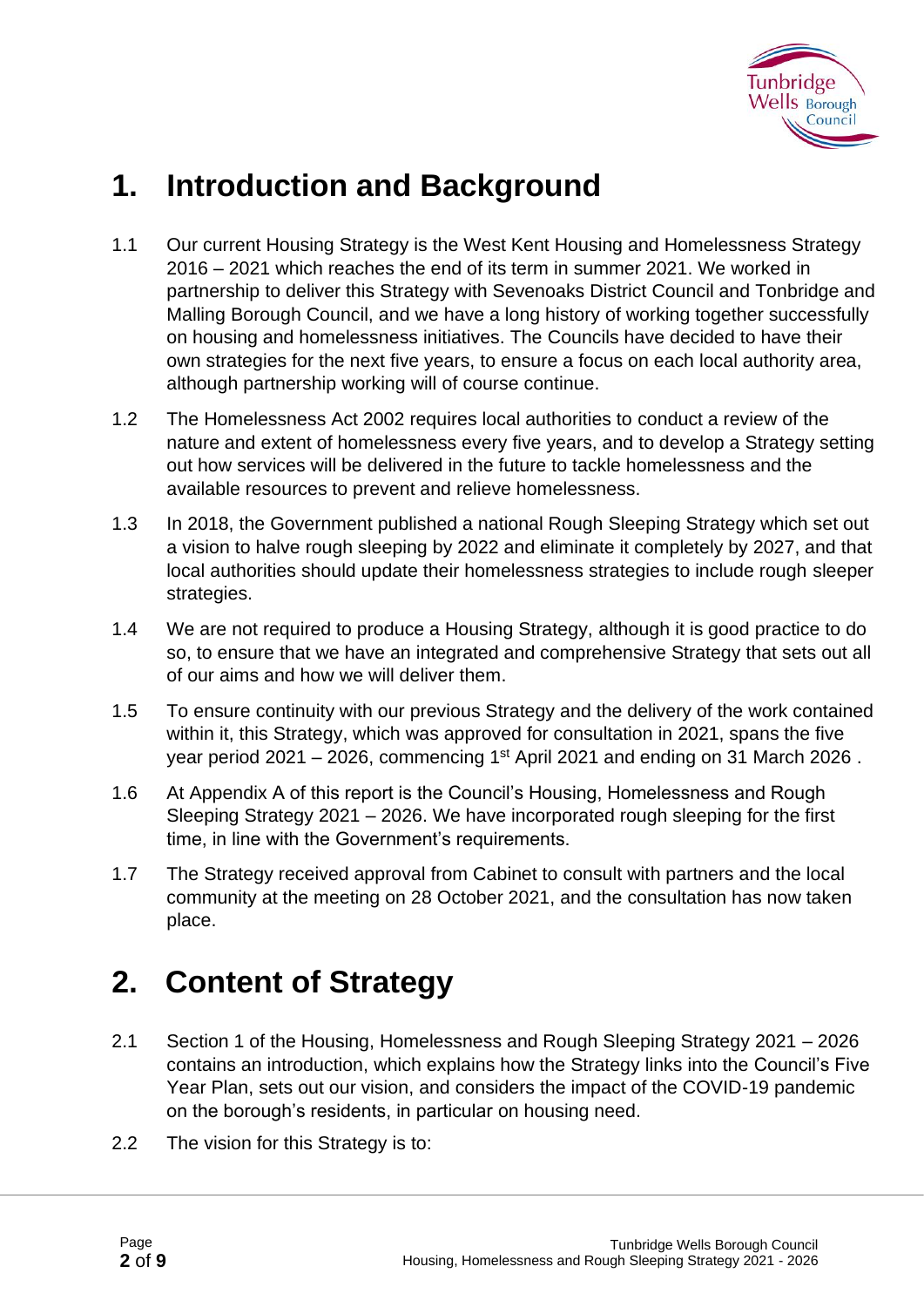*Enable access to safe, secure and affordable housing, preventing homelessness and ending rough sleeping.* 

- 2.3 Section 2 of the Strategy contains a profile of the Tunbridge Wells area, with reference to house prices, deprivation, tenure types and size of accommodation, and the needs of specific groups, in particular young people and older people.
- 2.4 Section 3 of the Strategy relates to the West Kent Housing and Homelessness Strategy 2016 – 2021 and contains a summary of what has been achieved.

## **3. Ambitions for 2021 - 2026**

- 3.1 The Strategy sets out our ambitions for the next five years, which are:
	- Preventing homelessness and ending rough sleeping;
	- Increasing the supply and choice of affordable homes;
	- Improving housing and meeting need;
	- Promoting homes that sustain health and well-being.

Within each of these four ambitions, we set out why this is a priority, our current position, and our plans for delivery for 2021 – 2026. Each ambition contains a number of aims, how we will deliver each aim, by when and the lead officer with responsibility for delivery.

#### **Preventing homelessness and ending rough sleeping**

- 3.2 The prevention of homelessness is a national and local priority, and the Homelessness Reduction Act 2017 has meant that the Housing Options team takes a proactive approach to help people threatened with homelessness, helps them to sustain tenancies and prevent them from becoming homeless again.
- 3.3 The Government wants to end rough sleeping by the end of 2024. Rough sleeping is the most extreme form of homelessness and to end it, secure and affordable housing is needed. Rough sleepers often have complex health and support needs, and so require a range of co-ordinated interventions including stable accommodation, and health and clinical support.
- 3.4 The action plan for preventing homelessness and rough sleeping contains four key areas:
	- A1 Preventing homelessness and supporting households at risk of homelessness
	- A2 Ending rough sleeping
	- A3 Working with private sector landlords to house homeless and at risk households
	- A4 Moving homeless households onto permanent homes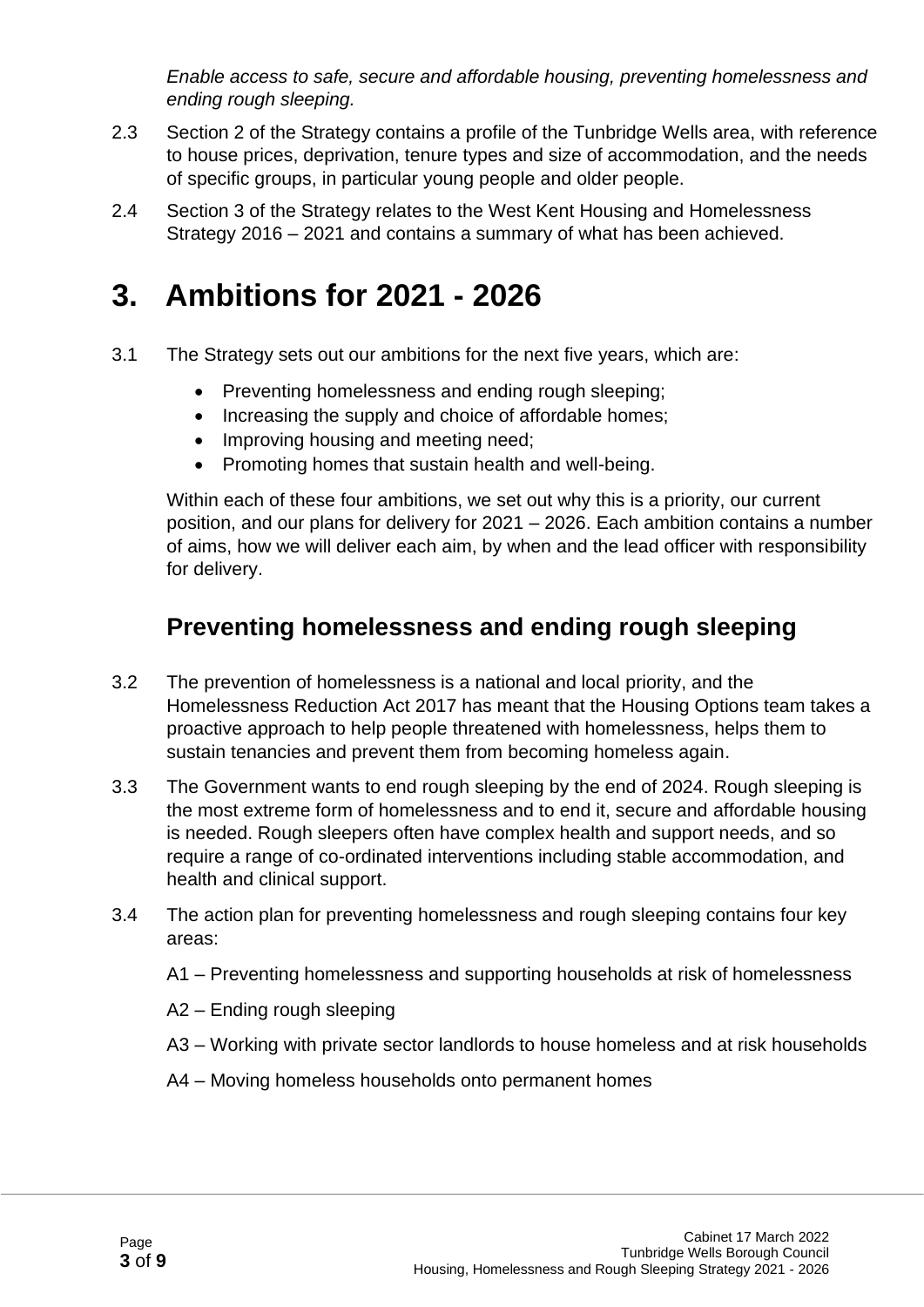#### **Increasing the supply and choice of affordable homes**

- 3.5 In late 2020, the Government announced plans to increase the supply of affordable homes including homes for social rent, and affordable home ownership. This is particularly relevant for the Council as home ownership is out of reach for many, in particular low and middle income households. The emerging Local Plan identifies a relatively high need for affordable housing, and as part of the work undertaken for the emerging Local Plan, a review titled "Affordable housing needs in the context of First Homes" was conducted in February 2021.
- 3.6 Affordable housing is normally provided and managed by registered providers which includes not for profit housing associations and for profit organisations. On the majority of sites it should mainly be available for social rent.
- 3.7 The Council's ambition is to make the borough carbon neutral by 2030, and the policies contained within the emerging Local Plan will seek to support carbon reduction and the transition to a low carbon future.
- 3.8 The action plan for increasing the supply and choice of affordable homes contains two key areas:
	- B1 Maximising delivery of new affordable homes to meet housing need
	- B2 Delivering low carbon and environmentally sustainable homes

#### **Improving housing and meeting need**

- 3.9 Good quality housing positively impacts on health, wellbeing, and life expectancy, and poor housing has detrimental effects on education, health and crime. We have a thriving private rented sector and for many, privately renting is an effective solution to housing needs. The sector has expanded in recent years and rents have risen significantly, which means that private renting is becoming out of reach for many lower income households.
- 3.10 The Private Sector Housing team ensures that standards are maintained and improved across all tenures and in particular the private rented sector, works to remove hazards, and to licence houses in multiple occupation (HMOs).
- 3.11 Housing Register statistics provide an important source of information as regards housing need. Most demand is for one and two bedroom units.
- 3.12 Energy efficiency and fuel poverty remain key challenges across all tenures, and particularly impact lower income homes. As benefit caps and rising housing costs place additional strain on household budgets, as well as the increases to the cost of gas leading to difficulties in paying bills, reducing energy costs and enabling warmer homes for low income households becomes a greater priority. The Council will continue to ensure that awareness of government funding initiatives is maintained, and submit bids for funding, so that residents can access retro-fitting for insulation and low carbon heating measures where relevant criteria are met.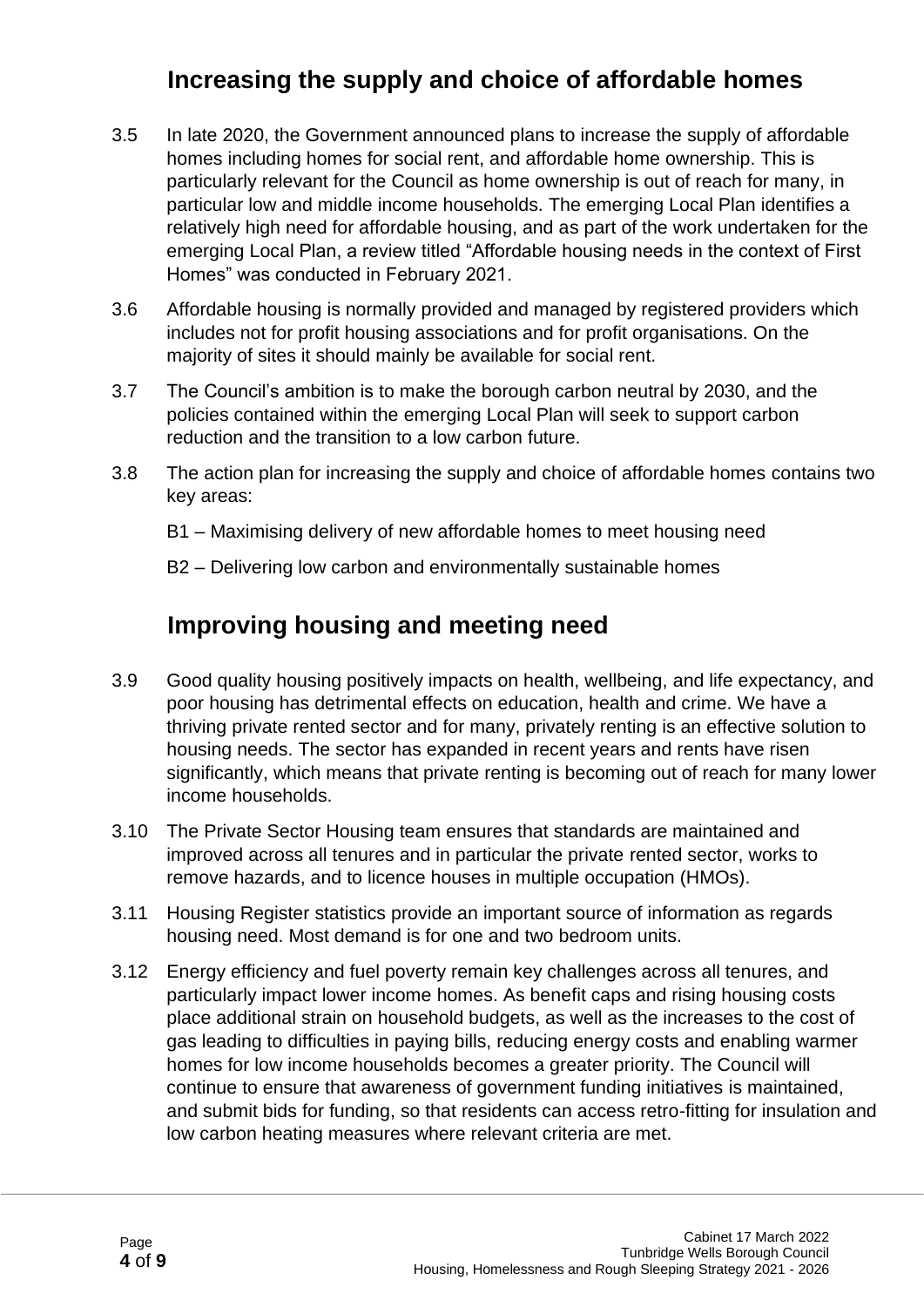- 3.13 The action plan for Improving housing and meeting need contains four key areas:
	- C1 Shaping a thriving, high standard private rented sector
	- C2 Bringing long term empty homes back into use
	- C3 Making best use of social rented housing
	- C4 Reducing the environmental impact of homes

#### **Promoting homes that sustain health and well-being**

- 3.14 Poor quality housing harms both physical and mental health, and poor housing conditions present a greater risk to the health of older and disabled people, and people with long term health conditions.
- 3.15 Safe accessible housing can maintain or improve health and wellbeing and greatly improve quality of life, especially as people grow older. Minor repairs, as well as minor and major home adaptations are effective interventions for preventing falls and injuries, improving the performance of everyday activities and mental health. We work with partners to share best practice, identify areas for joint working and agree positive objectives for housing and the promotion of good health, in particular the Kent Housing Group.
- 3.16 The action plan for Promoting homes that sustain health and wellbeing contains three key areas:
	- D1 Shaping the housing stock
	- D2 Supporting and maintaining the independence of residents
	- D3 Developing integrated housing, health and care strategies

### **4. Consultation outcome**

- 4.1 Consultation was conducted via the Council's consultation portal, and a series of questions were asked to assist respondents with their comments. The consultation opened on 24 November 2021 and closed on 14 January 2022. A broad range of people and organisations including partners who work with us to deliver services, interested parties in the local community and housing and health colleagues in other local authorities and organisations were consulted. Residents were also able to respond.
- 4.2 There were 63 visits to the consultation page, and thirteen responses were received via the portal. One was from a partner, one was from the Tunbridge Wells Constituency Labour Party and the remainder were either anonymous or appeared to be from local residents. A letter was received from the National Residential Landlords' Association.
- 4.3 The Housing Advisory Panel considered the comments on 1 February 2022, which focused mainly on tackling homelessness and the provision of affordable housing. The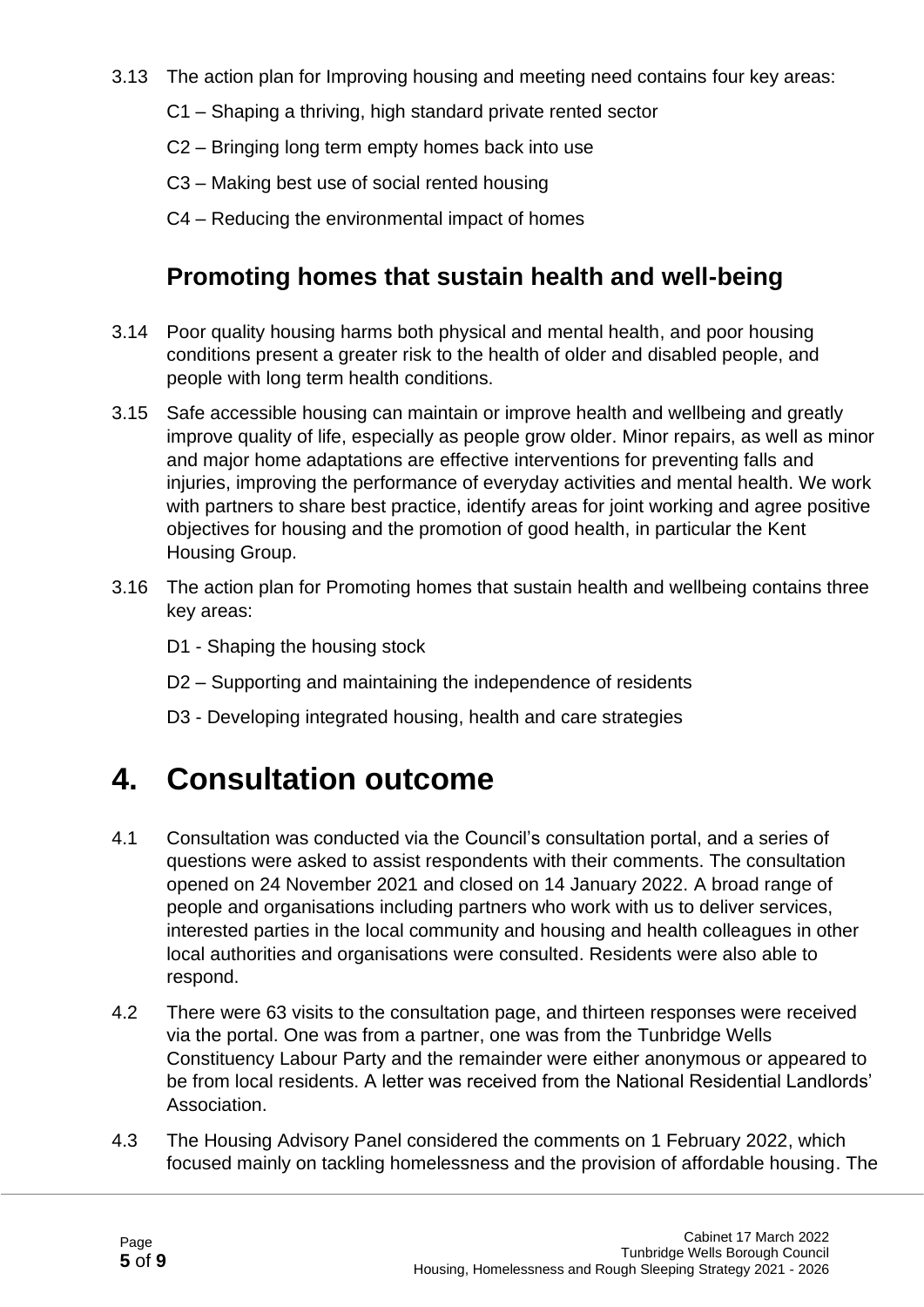comments received were positive with some suggestions for actions that the Council could consider taking, and these are largely already contained within the action plans.

## **5. Options Considered**

- 4.1 Option 1 agree to adopt the Strategy attached at Appendix A.
- 4.2 Option 2 do nothing. Not adopting the Strategy would mean that the Council would not be complying with the requirements of the Homelessness Act 2002, and the Government's Rough Sleeping Strategy.

### **6. Preferred Option and Reason**

- 6.1 Option 1 adopt the Strategy.
- 6.2 Having a current Strategy would mean that the Council is complying with the Homelessness Act 2002, the Government's Rough Sleeping Strategy and that ambitions and aims are in place for the next five years.

# **7. Consultation on Options**

7.1 The cross-party Housing Advisory Panel considered the consultation responses on 1 February 2022 and agreed that no changes were required to the Strategy.

#### **Recommendation from Cabinet Advisory Board**

7.2 The Communities and Economic Development Cabinet Advisory Board was consulted on 2 March 2022 and recommended that Cabinet should adopt the Strategy.

### **8. Implementation**

8.1 If Cabinet adopts the Strategy on 17 March 2022, it will be added to the Council's website, with a link being sent to partners and interested parties.

### **9. Appendices and Background Documents**

Appendices:

- Appendix A: Housing, Homelessness and Rough Sleeping Strategy 2021 2026
- Appendix B: Equalities Impact Assessment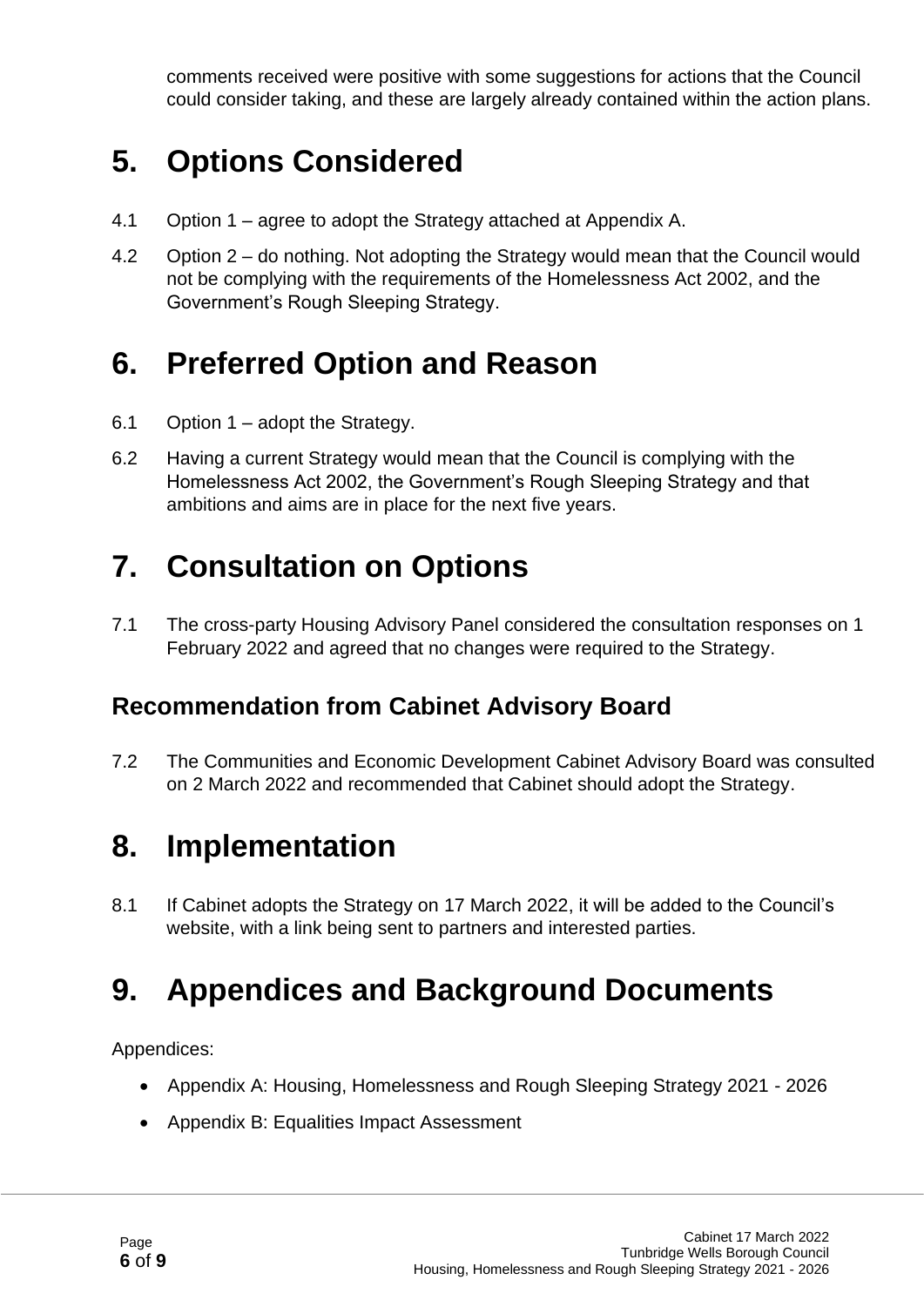# **10. Cross Cutting Issues**

### **A. Legal (including the Human Rights Act)**

Councils are required under the Homelessness Act 2002 to conduct a review of the nature and extent of homelessness every five years, and to develop a Strategy setting out how services will be delivered in the future to tackle homelessness and the available resources to prevent and relieve homelessness. Homelessness strategies now need to include rough sleeper strategies, and this Strategy covers both of these aspects.

The Strategy contains a number of actions that will delivered during 2021 – 2026. Advice will be sought from Legal Services on these specific actions where necessary.

Accepting the recommendations will fulfil the Council's duties under the 2002 Act. Failure to accept the recommendations without agreeing suitable alternatives may place the Council in breach of legislation governing homelessness.

Claudette Valmond, Principal Solicitor – Commercial 15 October 2021

#### **B. Finance and Other Resources**

The Strategy document itself does not require funding, although some of the aims within the five year action plans will require funding and some of this will be from external sources. Finance will be consulted where necessary, to include guidance on capital and revenue funding, and Cabinet approval will be sought where relevant.

Jane Fineman, Head of Finance and Procurement 14 October 2021

### **C. Staffing**

The Strategy contains a number of actions that will delivered during 2021 – 2026. It is noted that some posts deliver projects that are externally funded, and advice will be sought from HR where necessary.

Nicky Carter, Head of HR 19 October 2021

#### **D. Risk Management**

The Strategy contains a number of actions that will delivered during 2021 – 2026. Advice will be sought from the Head of Audit on these actions where necessary. Consideration will be given to these specific actions as they are planned and delivered, and where relevant risks will be included in the strategic risk register.

Sue Oliver, Private Sector Housing Manager 23 September 2021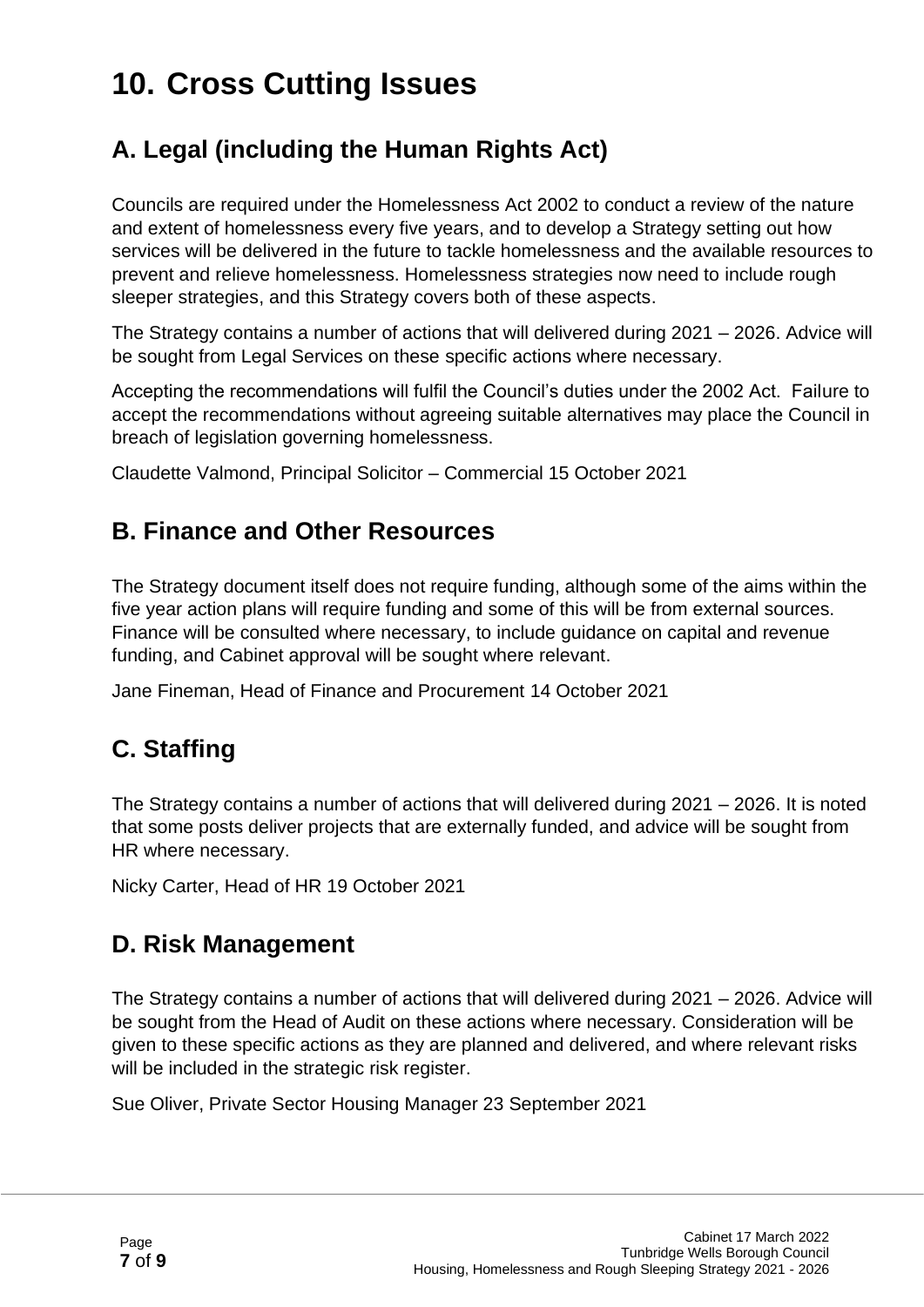### **E. Environment and Sustainability**

One of the four over-arching ambitions of the Strategy relates to how we will increase the supply and choice of affordable housing. Within this, there is a section on reducing carbon, which refers to the council's Climate Emergency declaration and the relevant Local Plan policies (see pages 31 – 34). The action plan relating to how we will deliver low carbon and environmentally friendly homes contains the steps we plan to take to:

- Reduce the impact of new build schemes on the environment through planning policy and development management.
- Set sustainable design standards and ensure delivery of low carbon measures by private developers.

I note that the strategy contains a section on reducing carbon and delivering new low carbon homes. The domestic sector in Kent and Medway accounts for 28% of carbon emissions (Kent and Medway Energy and Low Emission strategy evidence base – 2017 data). Therefore, it is recommended that improving the energy efficiency and decarbonising heating systems for the existing housing stock will continue to be and is included as a key feature for all renovation projects that are influenced by and under the Council's direct control.

Similarly, it is recommended that opportunities for grant funding are explored and projects to improve the existing housing stock in general are developed to reduce carbon emissions to support the ambition to achieve carbon neutrality by 2030.

Karin Grey Sustainability Manager 14 October 2021

### **F. Community Safety**

Generally a healthy home is one that is affordable and secure and provides for all household needs.

The only specific community safety issue relates to ending rough sleeping, which is a positive initiative. Rough sleeping is a risk to the wellbeing of the rough sleepers themselves and can also be a frustration for residents and other users of public spaces.

Terry Hughes, Community Safety Manager 24 September 2021

#### **G. Equalities**

An Equalities Impact Assessment has been undertaken and is attached at Appendix B.

The scope of the EqIA is to consider how our services/policies meet the needs of those who are:

- homeless or threatened with homelessness
- rough sleepers
- in need of an affordable home
- living in the private rented sector
- living in fuel poverty